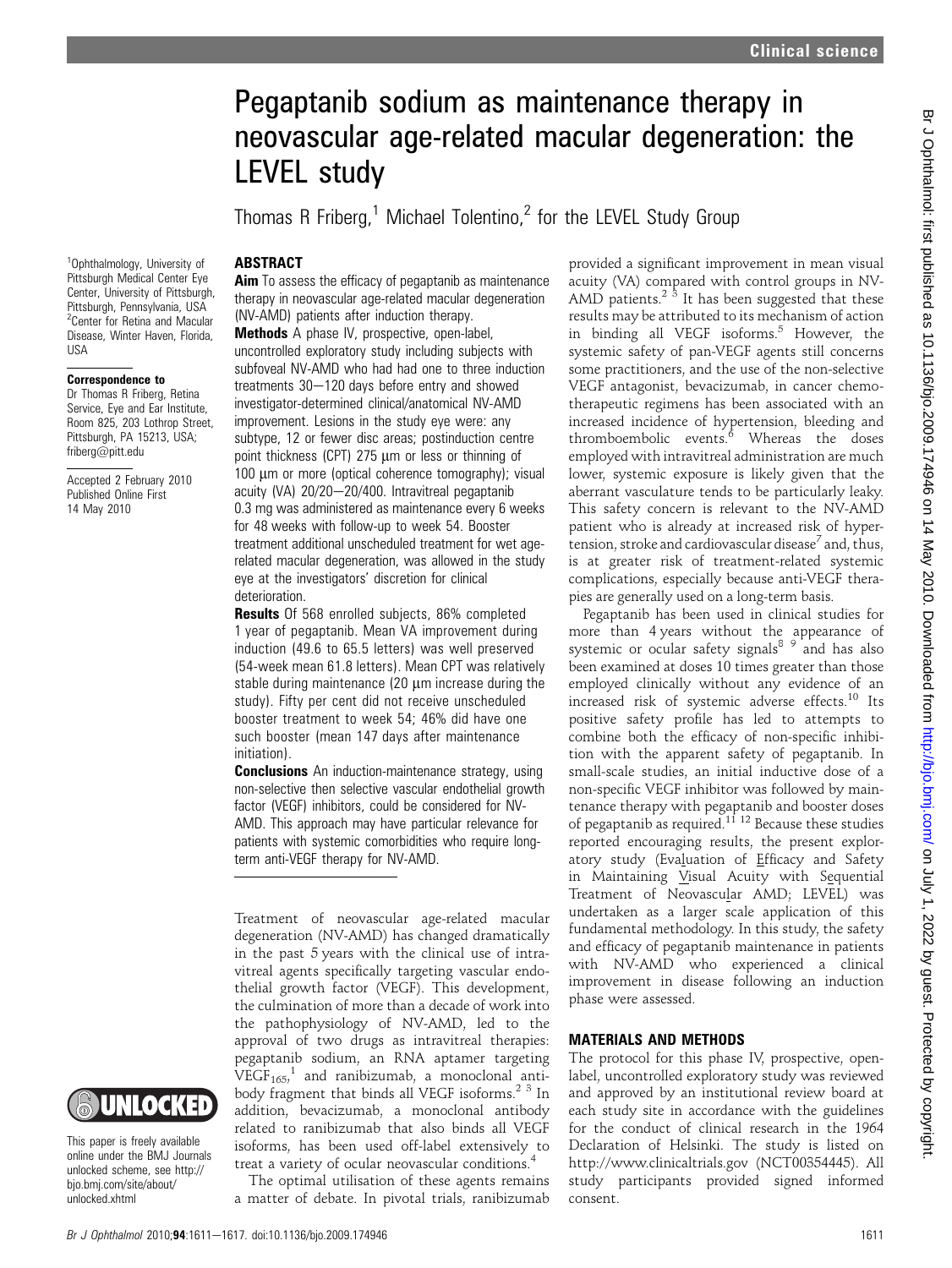Eligible subjects of either gender aged 50 years or older diagnosed with subfoveal NV-AMD documented by fluorescein angiography must have had best-corrected VA of 20/20 to 20/ 400 (Snellen) and had one or more but three or less previous treatments (induction phase) for NV-AMD 30-120 days before study entry. Subjects had to have shown significant improvement of exudative maculopathy after the previous induction phase based on clinical and/or anatomical findings, as determined by the investigator. Although there was no specific definition of clinical improvement, there were two criteria for anatomical improvement based on optical coherence tomography (OCT) assessment: either a centre point thickness (CPT) of 275 µm or less at study entry or demonstrated retinal thinning of 100 µm or greater occurring between the time of the first induction treatment to study entry. NV-AMD lesions of any angiographic subtype and 12 or fewer disc areas (including blood, neovascularisation and scar/atrophy) were entered.

Excluded were the eyes of subjects with subfoveal scarring, subfoveal atrophy or subfoveal haemorrhage in the study eye that was 50% or more of the total lesion area or one or more disc areas; eyes with significant media opacities, including cataract or a history of any intraocular surgery to either eye within 3 months of trial entry; and a history of posterior vitrectomy, glaucoma surgery or previous therapeutic radiation

in the region of the study eye. Eyes with pigment epithelial tears or rips or that had any ocular or periocular infection in the previous 4 weeks were not enrolled. Subjects with other causes of choroidal neovascularisation were also excluded. Additional exclusion criteria included: diabetic retinopathy; history/evidence of severe cardiac disease, unstable angina, acute coronary syndrome, myocardial infarction or revascularisation within 6 months or ventricular tachyarrhythmias requiring ongoing treatment; clinically significant peripheral vascular disease or impaired renal or hepatic function; stroke within the previous 12 months; major surgical procedure within the previous 1 month; any treatment with an investigational agent in the past 30 days; or known serious allergies to the fluorescein dye used in angiography or to the components of pegaptanib sodium. Women of childbearing potential were required to be using two forms of effective contraception during the trial and for at least 60 days following the last dose of test medication.

It is also important to note that we did not, in the study, include patients who were induced with therapy for wet agerelated macular degeneration (AMD) but then were not shifted to pegaptanib maintenance therapy. Nor did we include patients who were not successfully induced with one to three treatments for wet AMD as per our inclusion criteria.

Figure 1 Mean visual acuity during induction and maintenance (A) and mean centre point thickness during maintenance  $(B)$ , N=568.

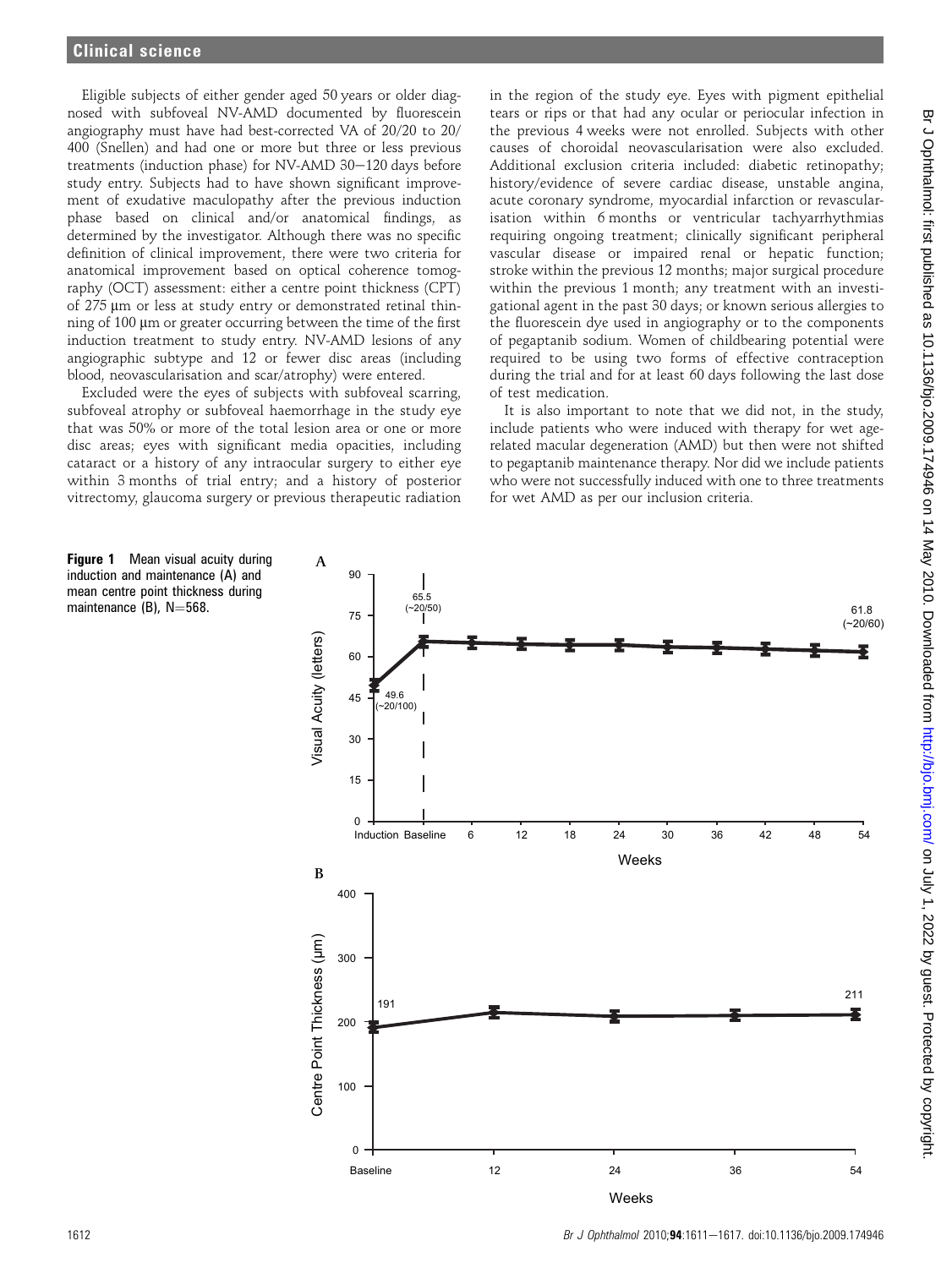# Clinical science





## Study assessments and endpoints

At the baseline visit, which occurred within 7 days before the first pegaptanib injection, a medical and ophthalmological history (including preinduction VA measurements) and baseline assessments were conducted. At day 0 (first pegaptanib injection; may have been baseline day) and weeks 6, 12, 18, 24, 30, 36, 42, 48 and 54, refraction and VA measurements (early treatment diabetic retinopathy scale or Snellen chart) were repeated preinjection, and tonometry (applanation or Tonopen) and an ophthalmological examinations were performed both pre and postinjection. At these visits, tonometry was obtained at least 30 min postinjection. All assessments included both eyes. The study eye was evaluated using OCT preinjection at weeks 12, 24, 36 and 54, whereas colour fundus photography and fluorescein angiography were performed in both eyes at week 54. At baseline and all follow-up visits, blood pressure was measured, concomitant medications were recorded and adverse events were documented.

Intravitreal pegaptanib 0.3 mg was administered every 6 weeks for 48 weeks with follow-up to week 54. Unscheduled treatments with other agents used to treat wet AMD were allowed (booster therapy) at the discretion of the investigator to counter the deterioration of NV-AMD. Regardless of booster treatments, subjects continued to receive intravitreal pegaptanib every 6 weeks unless another anti-VEGF agent was used as booster treatment in which case the pegaptanib injection was not required.

No statistical assessments other than descriptive analyses were prespecified and no formal power and sample size calculations were applied. The proportion of subjects maintaining or gaining vision from baseline to week 54 was nominally considered the primary efficacy endpoint. Secondary endpoints included the proportions of subjects gaining one or more, two and three lines or losing less than three lines of vision at week 54 compared with preinduction, mean VA change from baseline to week 54 and anatomical outcomes seen on fluorescein angiography and OCT. Potential predictors of the need for booster treatment were also evaluated.

Safety endpoints included all adverse events whether spontaneously reported, elicited or observed by investigators. Serious adverse events were defined as those resulting in death or that were life-threatening, resulted in hospitalisation, in persistent or significant disability or incapacity or in a congenital anomaly or birth defect.

The last observation carried forward (LOCF) method was used to impute missing data. Safety assessments included all subjects receiving one or more dose of pegaptanib.

# RESULTS

The LEVEL study began enrolling subjects in the USA in June 2006. A total of 568 subjects from 87 centres was enrolled, and 487 (86%) completed 1 year of pegaptanib maintenance. Subjects were elderly (mean age  $78.4 \pm 7.6$  years), the majority were women (338; 60%), 57 (10%) were active smokers and 550 (97%) were white. Most subjects had at least one preexisting condition, the most common of which were vascular disorders, reported by 433 (76%) subjects, and musculoskeletal/connective tissue disorders, reported by 347 (61%) subjects. With regard to induction, 240 (42%) received induction with ranibizumab, 207 (36%) with bevacizumab, 12 (2%) with other single agents and 108 (19%) with multiple agents, including different

| Table 1 Ocular adverse events* |
|--------------------------------|
|                                |

| Serious ocular adverse event                                     | No of subjects | % Per injection |
|------------------------------------------------------------------|----------------|-----------------|
| Endophthalmitis                                                  | $2+$           | 0.05%           |
| Vitreous haemorrhage                                             | 2              | 0.05%           |
| Conjunctival irritation                                          |                | 0.02%           |
| Retinal haemorrhage                                              |                | 0.02%           |
| <b>Retinal tear</b>                                              |                | 0.02%           |
| Vitreous opacities                                               |                | 0.02%           |
| Ocular adverse events reported in $\geq$ 5% of study eyes, N (%) |                |                 |
| Punctate keratitis                                               | 73 (12.9)      |                 |
| Eye pain                                                         | 61 (10.7)      |                 |
| Vitreous floaters                                                | 57 (10.0)      |                 |
| Conjunctival haemorrhage                                         | 36(6.3)        |                 |
| Eye irritation                                                   | 34(6.0)        |                 |
| Visual acuity reduced                                            | 31(5.5)        |                 |
| Macular degeneration                                             | 28 (4.9)       |                 |

 $N=568$  subjects with 4254 total injections.

t One case was a 'possible' endophthalmitis.

Br J Ophthalmol 2010;94:1611-1617. doi:10.1136/bjo.2009.174946 1613

Br Johnalmol: first published as 10.1136/bjo.2009.174946 on 14 May 2010. Downloaded from <http://bjo.bmj.com/> on July 1, 2022 by guest. Protected by copyright.

Br J Ophhalmol: first published as 10.1136/bjo.2009.174946 on 14 May 2010. Downloaded from http://bjo.bmj.com/ on July 1, 2022 by guest. Protected by copyright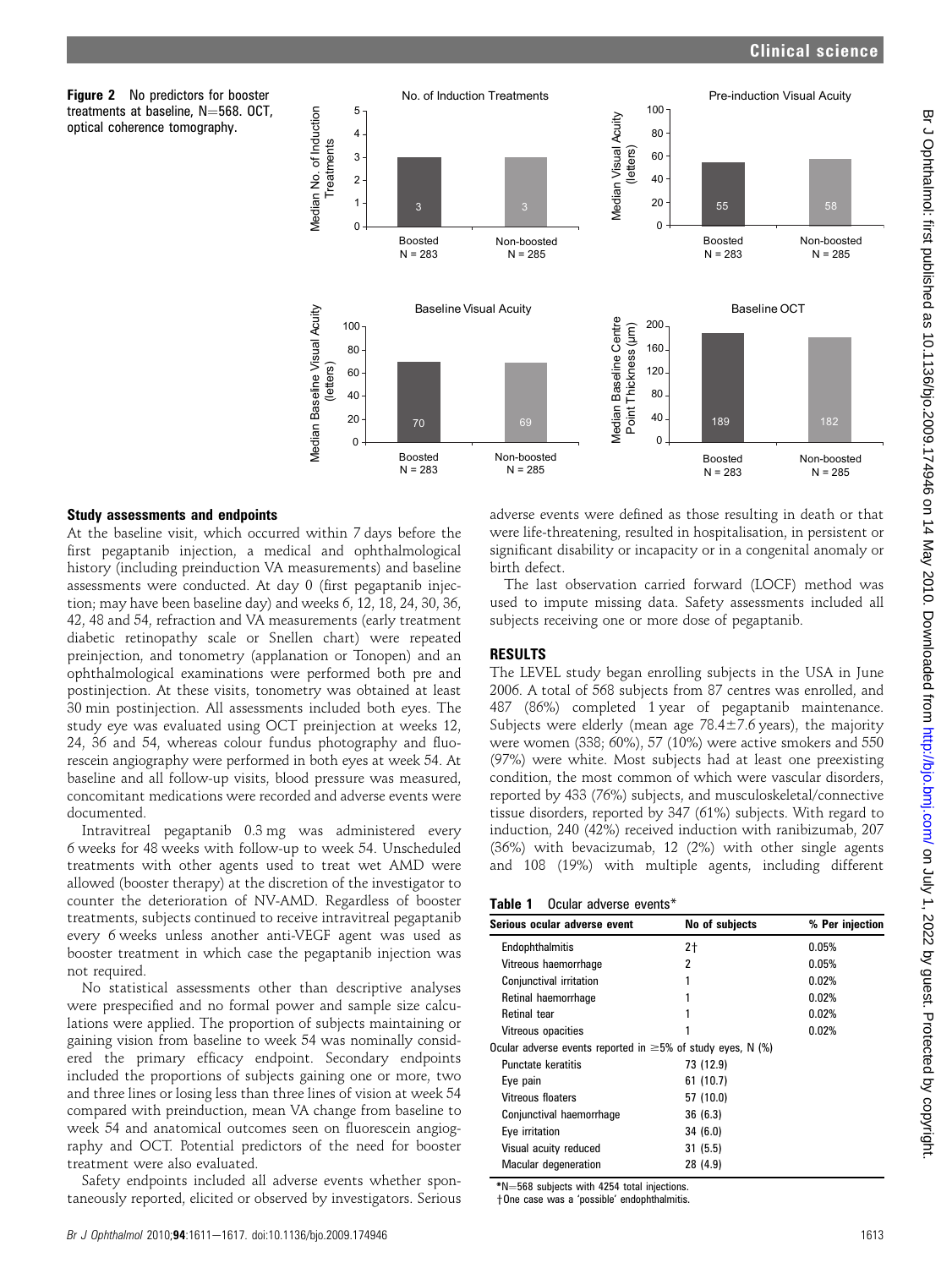combinations of pegaptanib, ranibizumab, bevacizumab, photodynamic therapy, corticosteroids and transpupillary thermotherapy (data are not available for one subject). Subjects received a mean of 2.6 induction treatments over a median of 15 weeks. Lesions were relatively dry postinduction: the mean CPT was  $191\pm53$  µm, 361 (64%) had a CPT of 200 µm or less and only 119 (21%) had a thickness greater than  $225 \mu m$ . A mean of eight injections was administered during the study, and 360/568 (63%) subjects received the maximum of nine pegaptanib injections.

Mean VA improved during induction from  $49.6 \pm 21.9$  letters to  $65.5\pm15.3$  letters and was relatively well preserved during maintenance (61.8 $\pm$ 18.9 letters at week 54; figure 1A; LOCF). Preinduction to week 54, 444 (79%), 372 (66%), 290 (52%) and 233 (41%) subjects gained none or more, five or more, 10 or more and 15 or more letters of VA, respectively; 520 (92%) lost less than 15 letters. (Note that preinduction VA data were unavailable for five subjects who were excluded from these analyses.) Mean VA using observed data (not LOCF data) also improved from baseline to induction (49.6 $\pm$ 21.9 letters to 65.6 $\pm$ 15.1 letters, respectively) and was  $61.7\pm18.9$  letters at week 54. Median VA showed a similar improvement during induction

Figure 3 Mean intraocular pressure (A) and mean systolic and diastolic blood pressures (B).

 $(55-69$  letters) and was 66 letters at week 54. Fifteen per cent of subjects (88/568) had VA assessed with Snellen charts. Excluding those subjects provided similar results on mean VA change over time compared with the overall study population. VA response during pegaptanib maintenance was similar in subjects stratified by induction anti-VEGF agent (bevacizumab vs ranibizumab); best 50% versus worst 50% preinduction VA; postinduction VA; postinduction CPT; and one or more letter versus 10 or more letter improvement postinduction. Mean CPT was stable during pegaptanib maintenance (figure 1B).

Approximately half the subjects (285/568) did not receive booster treatment to week 54. Of the 283 subjects receiving booster treatment, 46% (130/283) required only one such treatment. Among boosted subjects, the mean time between the onset of maintenance therapy and first booster was  $147\pm92$  days. Neither number of induction treatments, preinduction or baseline VA, nor baseline CPT predicted the need for booster treatment (figure 2).

Pegaptanib was safe and well tolerated. A total of 468 (82%) subjects reported one or more adverse event, 350 (62%) experienced an ocular adverse event and 112 (20%) had one or more serious adverse event. During 1 year of follow-up, there was no

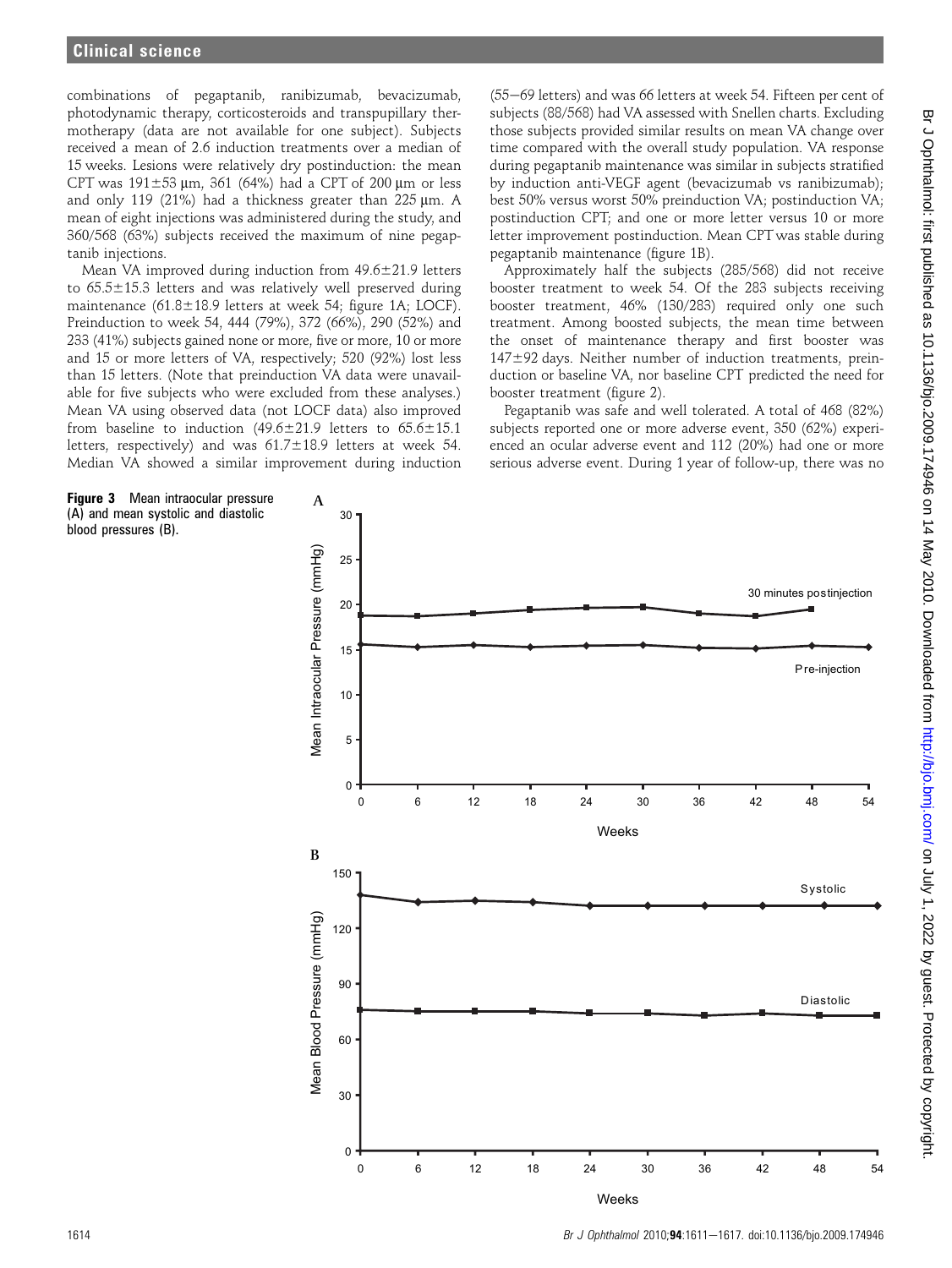evidence of an increased risk of endophthalmitis, retinal detachment or traumatic cataract when compared with historical data (table 1).<sup>8</sup> In all, 54% (304/568) of subjects reported an ocular adverse event; those reported in 5% or more of study eyes as well as serious ocular adverse events are summarised in table 1. Intraocular pressure was stable across visits both pre and postinjection (figure 3A).

Reports of serious vascular events were rare (table 2). Using the Anti-Platelet Trialists' Collaboration classification, there were six (1.1%) cardiovascular deaths, five (0.9%) non-fatal myocardial infarctions and three (0.5%) non-fatal cerebrovascular accidents. These rates are similar to those observed in the VEGF Inhibition Study in Ocular Neovascularization (VISION) trials' pegaptanib 0.3 mg group at 1 year (Pfizer Inc, data on file). Minor infections and infestations were the most frequently reported non-ocular adverse events (table 2). Mean systolic and diastolic blood pressures were stable across visits (figure 3B).

## **DISCUSSION**

The underlying objective of this study was to explore outcomes obtained by combining the safety record of pegaptanib, now validated over 4 years in the continuation of the VISION trials,<sup>9</sup> after visual gains were obtained during an induction phase. This approach, previously studied in relatively small numbers of patients,11 12 has now been supported on a larger scale, with overall visual outcomes including a mean VA improvement of 12.2 letters at 1 year and 41% of patients gaining three or more early treatment diabetic retinopathy scale lines. Herein, VA gains were provided by the induction therapy, with pegaptanib playing a long-term maintenance role; only half of the patients required a booster treatment, which was given an average of 5 months postbaseline. Anatomical responses, as assessed by OCT, were similarly maintained. As in the VISION trials,  $89$ pegaptanib was well tolerated, with few ocular or systemic events.

Both ocular<sup>13</sup> and systemic<sup>7</sup> adverse effects are potential safety concerns with VEGF inhibition, although systemic

Table 2 Non-ocular adverse events\*

| Serious non-ocular adverse event                                | N (%)                  |
|-----------------------------------------------------------------|------------------------|
| All nervous system                                              | 13(2.3)                |
| Cerebrovascular accident                                        | 3(0.5)                 |
| Cerebral infarction                                             | 1(0.2)                 |
| All cardiac                                                     | 30(5.3)                |
| Myocardial infarction                                           | 4(0.7)                 |
| Acute coronary syndrome                                         | 1(0.2)                 |
| Coronary artery occlusion                                       | 1(0.2)                 |
| Myocardial ischaemia                                            | 1(0.2)                 |
| All non-ocular haemorrhagic                                     | 2(0.4)                 |
| Haematuria                                                      | 1(0.2)                 |
| Other non-ocular adverse events reported in over 2% of subjects |                        |
| Hypertension                                                    | 43 (7.6)               |
| Urinary tract infection                                         | 26 (4.6)               |
| <b>Sinusitis</b>                                                | 25 (4.4)               |
| Gastro-oesophageal reflux                                       | 21(3.7)                |
| Pneumonia                                                       | 20(3.5)                |
| Benign prostatic hyperplasia                                    | $10(4.3)$ <sup>+</sup> |
| Cardiac failure, congestive                                     | 18(3.2)                |
| <b>Bronchitis</b>                                               | 19(3.3)                |
| Nasopharyngitis                                                 | 16(2.8)                |
| Headache                                                        | 16(2.8)                |
| Nausea                                                          | 15(2.6)                |

\*N=568 subjects with 4254 total injections.

+Considering only male study population.

exposure is likely to be diminished by the higher volume of distribution. The issue of VEGF-dependent ocular homeostasis has not been examined clinically, whereas preclinical data suggest that VEGF plays an essential retinal neuroprotective role in conditions of ischaemia.<sup>13</sup> In that investigation, the authors found that only  $VEGF_{120}$ , the isoform spared by pegaptanib, was required for neuroprotection and that sustained inhibition of all VEGF isoforms led to the progressive loss of retinal ganglion cells. Another ocular structure for which VEGF is believed important is the choriocapillaris.<sup>14</sup> Preclinical data suggest that intravitreal bevacizumab can lead to the loss of choriocapillaris fenestrations as well as occlusion of the choriocapillaris lumen by thrombocytes and leucocytes.<sup>15</sup> In addition, recent clinical data have indicated that the intravitreal injection of ranibizumab can induce vasoconstriction of retinal arterioles in AMD patients.<sup>16</sup> The authors suggest that this is a downstream effect of lowered VEGF levels because VEGF has been found to induce the synthesis of nitric oxide by endothelial cells<sup>17</sup> while reduced nitric oxide synthesis results in vasoconstriction (reviewed by Moncada and Higgs).<sup>18</sup>

The potential for systemic complications has received more attention. As discussed in a recent review, $^7$  the issue of cardiovascular risk is especially relevant because the AMD population is already at higher risk. Moreover, the role of VEGF is especially complex in the context of atherosclerosis.<sup>19</sup> As VEGF acts to upregulate the synthesis of tissue factor, the initiator of the coagulation cascade, inhibition of VEGF could theoretically have antithrombotic consequences. However, several other mechanisms are likely to promote thromboses in this setting.<sup>19</sup> VEGF is an endothelial cell survival factor so that inhibition could favour apoptosis of endothelial cells, leading to their becoming procoagulant.<sup>20</sup> In addition, VEGF upregulates nitric oxide synthase and ultimately the production of nitric oxide, $17$ a potent anticoagulant. Finally, VEGF has also been reported to destabilise cholesterol plaques, possibly through the inhibition of immature blood vessels forming in them.<sup>21</sup> Data suggesting higher incidences of non-ocular haemorrhage<sup>22</sup> and cerebrovascular accidents<sup>23</sup> in patients receiving a non-selective anti-VEGF treatment compared with sham injections have been reported. These findings indicate that, for some fraction of NV-AMD patients, minimising exposure to non-selective inhibition is desirable, especially in the setting of this chronic disease that requires treatment for many years. Attempts to maintain the efficacy results obtained with monthly injections of ranibizumab with less frequent dosing have been made with inconsistent results,  $24$   $25$  suggesting that the regular/frequent administration of VEGF inhibitors is necessary to optimise visual outcomes.

In conclusion, the data from this large exploratory study suggest that maintenance therapy with pegaptanib may provide an alternative to prolonged non-selective VEGF inhibition by holding visual gains after induction. As current evidence supports the long-term use of anti-VEGF agents, inductionmaintenance using non-selective followed by selective VEGF inhibitors should be considered for the treatment of NV-AMD. Such an approach has special relevance for patients with cardiovascular comorbidities who require anti-VEGF drugs to manage their NV-AMD. Further study is warranted to confirm these data in broader settings and to refine protocols with a view to minimising the number of treatments required. In addition, we also caution the reader to avoid direct comparisons of the LEVEL trial results with those of other published trials. For instance, in several anti-VEGF studies, the study design included continued monthly injections even if the first 3 months of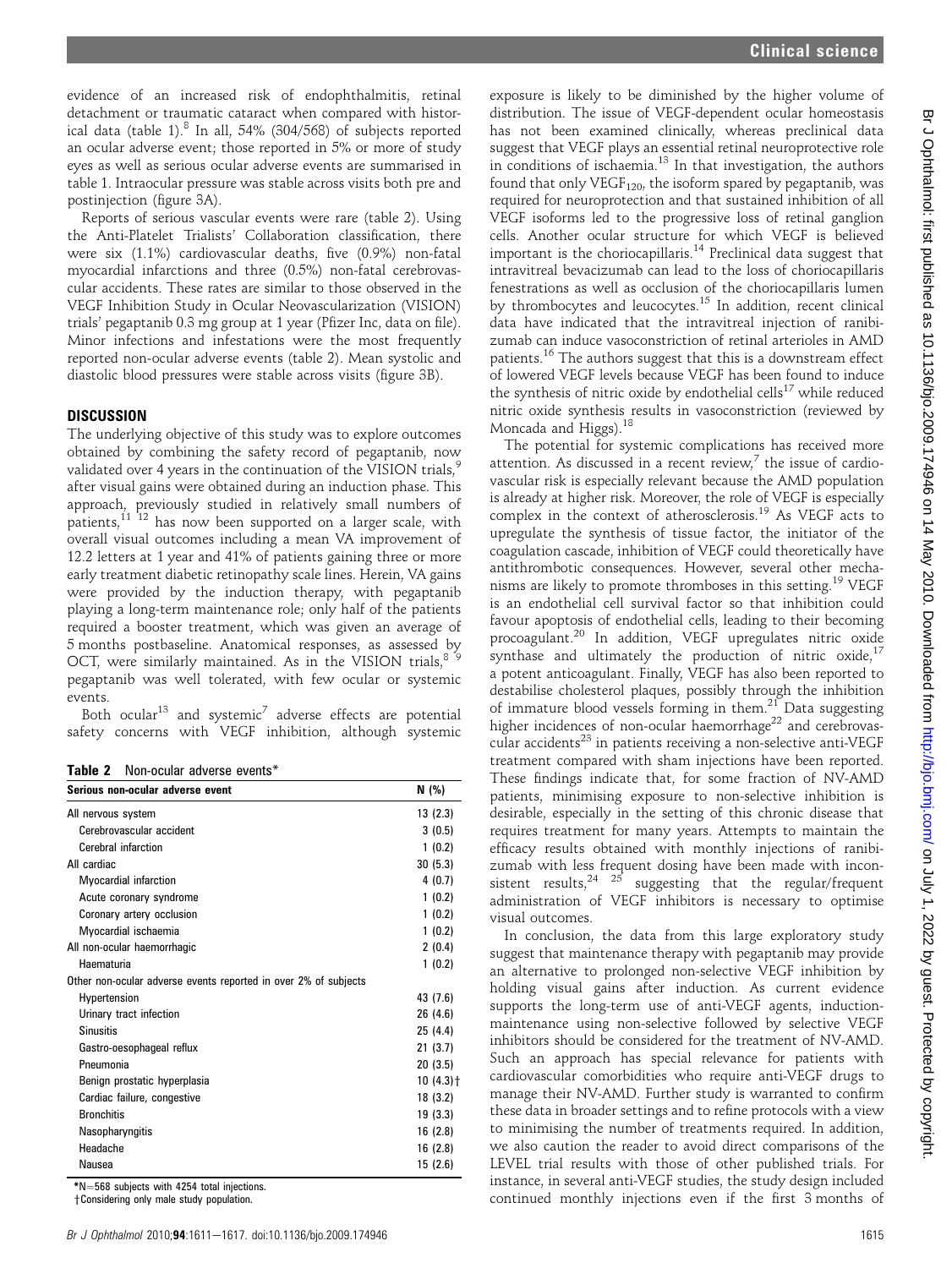therapy appeared unsuccessful. We do not know how such initial non-responders would fare with LEVEL trial-type treatment, as they were excluded from entry. We do conclude that LEVEL trial-type therapy appears to be a viable option for patients who respond initially to induction therapy and provides an additional practical treatment option for such individuals with wet AMD.

Acknowledgements Editorial assistance was provided by Jane Murphy, PhD, of Zola Associates, Englewood Cliffs, NJ; trial management was provided by Patrick Healy, MPH, of Trial Runners, Dickinson, ND; and statistical analysis was provided by the International Drug Development Institute, Louvain-a-Neuve, Belgium.

Funding This study was sponsored by Eyetech, Inc and OSI Pharmaceuticals.

Competing interests MT serves as a consultant and speaker for Eyetech Inc. TRF has also spoken on behalf of Eyetech, Inc.

#### Patient consent Obtained.

**Ethics approval** The study protocol was reviewed and approved by an institutional review board at each study site in accordance with the guidelines for the conduct of clinical research in the 1964 Declaration of Helsinki. The study is listed on www. clinicaltrials.gov (NCT00354445).

Provenance and peer review Not commissioned; externally peer reviewed.

#### **REFERENCES**

- 1. Gragoudas ES, Adamis AP, Cunningham ET Jr, et al. Pegaptanib for neovascular age-related macular degeneration. N Engl J Med 2004;351:2805-16.
- 2. **Brown DM,** Kaiser PK, Michels M, et al. Ranibizumab versus verteporfin for neovascular age-related macular degeneration. N Engl J Med 2006;355:1432-44.
- 3. Rosenfeld PJ, Brown DM, Heier JS, et al. Ranibizumab for neovascular age-related macular degeneration. N Engl J Med 2006;355:1419-31.
- Lynch SS, Cheng CM. Bevacizumab for neovascular ocular diseases. Ann  $P$ harmacother 2007;41:614-25.
- 5. Ferrara N, Damico L, Shams N, et al. Development of ranibizumab, an anti-vascular endothelial growth factor antigen binding fragment, as therapy for neovascular agerelated macular degeneration. Retina 2006;26:859-70.
- 6. Gordon MS, Cunningham D. Managing patients treated with bevacizumab combination therapy. Oncology 2005;69(Suppl 3):25-33.
- 7. Tuñón J, Ruiz-Moreno JM, Martin-Ventura JL, et al. Cardiovascular risk and antiangiogenic therapy for age-related macular degeneration. Surv Ophthalmol  $2009.54.339 - 48.$
- Singerman LJ, Masonson H, Patel M, et al. Pegaptanib sodium for neovascular age-related macular degeneration: third-year safety results of the VEGF Inhibition Study in Ocular Neovascularisation (VISION) trial. Br J Ophthalmol  $2008:92:1606 - 11$
- 9. Marcus DM. VEGF Inhibition Study in Ocular Neovascularization Clinical Trial Group. Four-year safety of pegaptanib sodium in neovascular age-related macular degeneration (AMD): results of the V.I.S.I.O.N. trial. Invest Ophthalmol Vis Sci 2008;49:E-abstract 5069.
- 10. **Apte RS,** Modi M, Masonson H, et al. Pegaptanib 1-year systemic safety results from a safety-pharmacokinetic trial in patients with neovascular age-related macular degeneration. Ophthalmology 2007;114:1702-12.
- 11. **Hughes MS,** Sang DN. Safety and efficacy of intravitreal bevacizumab followed by pegaptanib maintenance as a treatment regimen for age-related macular degeneration. Ophthalmic Surg Lasers Imaging 2006;37:446-54.
- 12. Farah SE. Treatment of neovascular age-related macular degeneration with pegaptanib and boosting with bevacizumab or ranibizumab as needed. Ophthalmic Surg Lasers Imaging  $2008; 39:294-8$ .
- 13. Nishijima K, Ng YS, Zhong L, et al. Vascular endothelial growth factor-A is a survival factor for retinal neurons and a critical neuroprotectant during the adaptive response to ischemic injury. Am J Pathol  $2007;$ 171:53-67.
- 14. **McLeod DS, Grebe R, Bhutto I, et al. Relationship between RPE and choriocapillaris** in age-related macular degeneration. Invest Ophthalmol Vis Sci 2009;50:4982-91.
- 15. **Peters S.** Heiduschka P. Julien S. et al. Ultrastructural findings in the primate eye after intravitreal injection of bevacizumab. Am J Ophthalmol 2007;143:995-1002.
- 16. Papadopoulou DN, Mendrinos E, Mangioris G, et al. Intravitreal ranibizumab may induce retinal arteriolar vasoconstriction in patients with neovascular age-related macular degeneration. Ophthalmology 2009;116:1755-61.
- 17. **Uhlmann S,** Friedrichs U, Eichler W, et al. Direct measurement of VEGF-induced nitric oxide production by choroidal endothelial cells. Microvasc Res  $2001;62:179-89$ .
- 18. Moncada S, Higgs EA. The discovery of nitric oxide and its role in vascular biology. Br J Pharmacol 2006;147(Suppl 1):S193-201.
- 19. Verheul HM, Pinedo HM. Possible molecular mechanisms involved in the toxicity of angiogenesis inhibition. Nat Rev Cancer 2007:7:475-85.
- 20. Bombeli T, Karsan A, Tait JF, et al. Apoptotic vascular endothelial cells become procoagulant.  $Blood$  1997; $89:2429-42$ .
- 21. **Russell DA**, Abbott CR, Gough MJ. Vascular endothelial growth factor is associated with histological instability of carotid plaques. Br J Surg 2008; 95:576-81.
- 22. **Gillies MC, Wong TY. Ranibizumab for neovascular age-related macular** degeneration. N Engl J Med 2007;356:748-9; author reply 9-50.
- 23. Ueta T, Yanagi Y, Tamaki Y, et al. Cerebrovascular accidents in ranibizumab. Ophthalmology 2009;116:362.
- 24. **Boyer DS,** Heier JS, Brown DM, et al. A phase IIIb study to evaluate the safety of ranibizumab in subjects with neovascular age-related macular degeneration. Ophthalmology 2009;116:1731-9.
- Lalwani GA, Rosenfeld PJ, Fung AE, et al. A variable-dosing regimen with intravitreal ranibizumab for neovascular age-related macular degeneration: year 2 of the PrONTO Study. Am J Ophthalmol 2009;148:43-58.e1.

#### APPENDIX

Writing Committee Thomas R. Friberg, University of Pittsburgh (chair and corresponding author); Michael Tolentino, Center for Retina and Macular Disease; Pamela Weber, SUNY at Stony Brook University Medical Center; Sunil Patel, Retina Research Institute of Texas, LLC; Scott Campbell, Eyetech, Inc; Mauro Goldbaum, Eyetech, Inc.

#### Members of the LEVEL Study Group

Principal investigators: Prema Abraham, Black Hills Regional Eye Institute, Rapid City, South Dakota; Virgil Alfaro, Retina Consultants of Charleston, Charleston, South Carolina; Andrew Antoszyk, Charlotte Eye Ear Nose and Throat Associates, PA, Charlotte, North Carolina; Laurence Arend, Ochner Health System, New Orleans, Louisiana; Mark Balles, Retina Center of Maine, South Portland, Maine; Charles Barnes, Wolfe Eye Clinic, Cedar Rapids, Iowa; C Joseph Beck, Grene Vision Group, Wichita, Kansas; Michael Bennett, Retina Institute of Hawaii, Honolulu, Hawaii; Adam Berger, Center for Retina and Macular Disease, Winter Haven, Florida; Brian Berger, Retina Research Center, Austin,Texas; Todd Berger, Orlick, Berger and Kasper, MD's, PA, Saint Petersburg, Florida; George Bertolucci, Eye Medical Center, Fresno, California; Paul Blacharski, Inland Valley Retina, Corona, California; Steven Bloom, Eye Centers of Louisville, Louisville, Kentucky; Thomas Bochow, Texas Eye Care Associates, Tyler, Texas; Esther Bowie, Storm Eye Institute, Charleston, South Carolina; Richard Breazeale, Southeastern Retina, Chattanooga, Tennessee; Miguel Busquets, Associates in Ophthalmology, West Mifflin, Pennsylvania; John Butler, Retina Consultants of Delmarva, PA, Salisbury, Maryland; Ken Carnevale, Ophthalmic Consultants of LI, Stony Brook, New York; Rangu Chandran, Sylvan Eye Associates, Modesto, California; Nauman Chaudhry, New England Retina Associates, New London, Connecticut; Tom Ciulla, Midwest Eye Institute, Indianapolis, Indiana; Timothy Cleland, Retina Associates of S Texas, San Antonio, Texas; Tom Connor, The Eye Institute/Medical College of Wisconsin, Milwaukee, Wisconsin; Joel Corwin, Miramar Eye Specialists Medical Group, Ventura, California; Scott Cousins, Duke University Eye Center, Durham, North Carolina; Richard Culbert, Premier Retina Specialists, Midland, Texas; David Dodwell, Illinois Retina Center, Springfield, Illinois; Alan Downie, Associated Eye Care, Stillwater, Minnesota; David Dyer, Retina Associates, PA, Shawnee Mission, Kansas; Alexander Eaton, Retina Health Center, Fort Myers, Florida; Charles Eifrig, Retina Associates, Raleigh, North Carolina; John Elfervig, Vitreo Retinal Foundation, Memphis, Tennessee; Michael Elman, Elman Retina Group, Baltimore, Maryland; Robert Equi, Retina Consultants of Sacramento, Sacramento, California; David Faber, Rocky Mtn Retina Consultants, Salt Lake City, Utah; Philip Falcone, Connecticut Retinal Consultants, New Haven, Connecticut; Robert Feldman, Florida Eye Clinic, Altamonte Springs, Florida; Thomas Friberg, UPMC Eye Center, Pittsburgh, Pennsylvania; Martin Friedlander, Scripps Clinic, La Jolla, California; Hua Gao, Indiana University, Dept of Ophthalmology, Indianapolis, Indiana; Enrique Garcia-Valenzuela, Midwest Retina Consultants, SC, Arlington Heights, Illinois; David Glaser, Retina Associates of St Louis, Florissant, Missouri; Christine Gonzales, UCLA-Jules Stein Eye Institute, Los Angeles, California; Victor Gonzalez, Valley Retina Institute, PA, McAllen, Texas; Carmelina Gordon, TLC EyeCare and Laser Centers, Jackson, Michigan; Craig Greven, Wake Forest University Eye Center, Winston-Salem, North Carolina; Nicole Gross, Retina Associates of NY, New York, New York; Sunil Gupta, Retinal Specialists, Pensacola, Florida; Larry Halperin, Retina Group of Florida, Fort Lauderdale, Florida; Allen Ho, Associated Retinal Surgeons, PA, Cherry Hill, New Jersey; Henry Hudson, Retina Centers, PC, Tucson, Arizona; Mark Hughes, Ophthalmic Consultants of Boston, Stoneham, Massachusetts; Michael Johnson, Eastern Maine Retina Associates, Bangor, Maine; Steven Johnson, Central Coast Eye Associates, San Luis Obispo, California; Brian Joondeph, Colorado Retina Associates, Denver, Colorado; Eric Kanter, Retina Vitreous Consultants, Livingston, New Jersey; Randy Katz, Florida Eye Microsurgical Institute, Inc, Boynton Beach, Florida; John Khadem, Retina Specialist, PC, New York, New York; Faruk Koreishi, Retina Consultants of Western NY, Williamsville, New York; Magdalena Krzystolik, Southern New England Retina Associates, Providence, Rhode Island; Christine Ku, Inland Valley Retina, Corona, California; Derek Kuhl, The Retina Center, Bryan, Texas; Rohit Lakhanpal, Eye Center at Union Memorial Hospital, Baltimore, Maryland; Howard Lazarus, American Eye Institute, New Albany, Indiana; Darma le, Delaware Valley Retina, Lawrenceville, New Jersey; John Lehr, Macgruder Eye Institute, Orlando, Florida; Nicholas Leondary, Retina Vitreous Associates, Toledo, Ohio; Alan Letson, OSU Eye Physicians and Surgeons, LLC, Dublin, Ohio; Mimi Liu, Porter Adventist Hospital, Denver, Colorado; Charles Lyon, Vitreo-Retinal Associates, Shreveport, Louisiana; Dennis Marcus, Southeast Retina